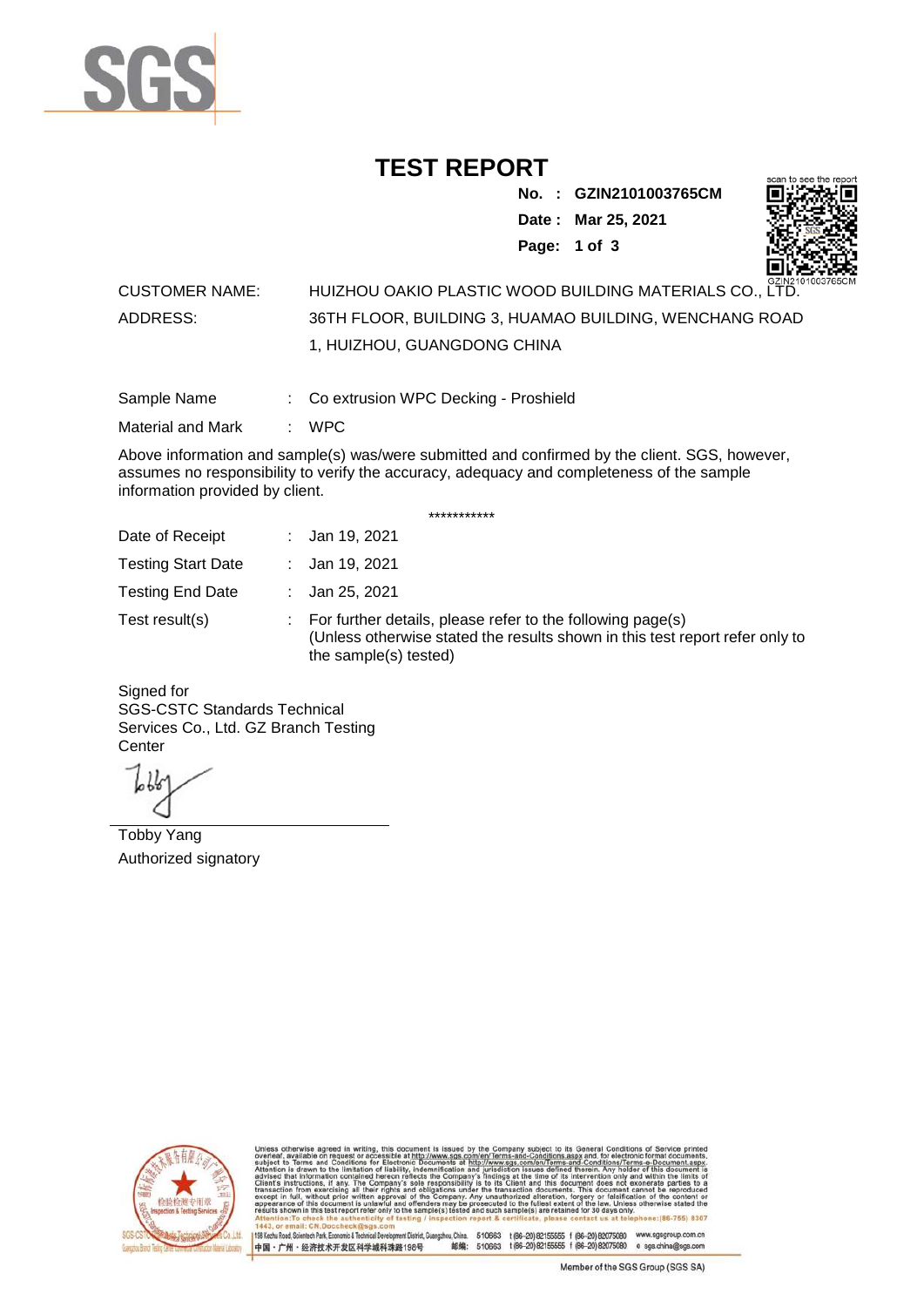

## **TEST REPORT**

**No. : GZIN2101003765CM Date : Mar 25, 2021 Page: 2 of 3** 

Summary of Results:

| No. | Test Item.                 | <b>Test Method</b>                                     | Result                       | Conclusion |
|-----|----------------------------|--------------------------------------------------------|------------------------------|------------|
|     | <b>Abrasion Resistance</b> | ASTM D7031-11(2019)<br>Section 5.17 & ASTM<br>D4060-19 | Weight loss:<br>24.7mg/1000r | Pass       |

Note: Pass : Meet the requirements;

Fail : Does not meet the requirements;

/ : Not Apply to the judgment.

Original Sample Photo:





Conditions/Terms-e-Docu<br>rein. Any holder of this o 8307